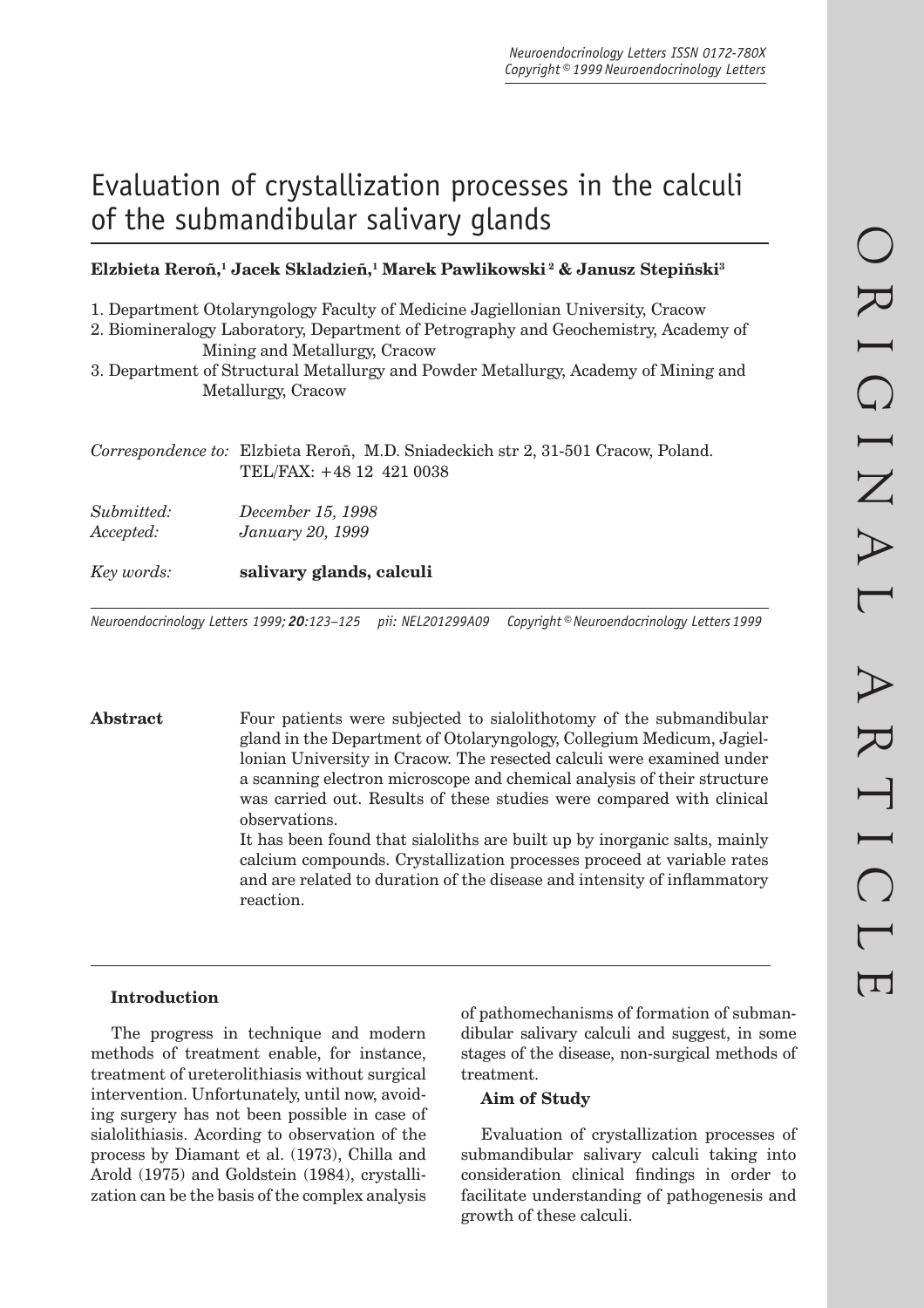# **Material and Methods**

Four patients (3 males, 1 female) referred to the Department of Otolaryngology of University Hospital in Kraków underwent sialolithotomy and their calculi were collected for further examination. The age of the patients ranged between 38 to 58 years; the mean age was 48 years. The calculi were localized in 3 patients both in the submandibular gland and the salivary duct and in 1 patient in the salivary duct exclusively.

After their excision, the calculi were washed in physiological saline, dried in liophilising cabinet and sprinkled with gold powder. The observation of the surface of sections was carried out using scanning electron microscopy (SEM) at magnification of 500 to 15,000 times. Photographic documentation of typical sites was taken. The observation was performed under a Stereoskan S4 microscope. For selected objectives qualitative chemical assessment was carried out using fluorescent analysis.

# **Results**

# *Calculus 1*

It was of irregular shape, 3 cm in diameter, yellow in color but not uniform. After breaking, it showed homogenous, fine-crystalline structure. In SEM its crystalline structure was well seen, the size of crystals amounted to a few dozen of microns. Crystals in the central part of the calculus were more coarsecrystalline than in its outer part. Fluorescent analysis revealed the presence of calcium (Figure 1). The calculus was resected from the patient suffering from sialolithiasis with no periods of remission for 8 months. He was on non-steroid anti-inflammatory drugs, antibiotics, steroids and other medications, which were withdrawn 7 days prior to the surgery.

### *Calculus 2*

It had irregular shape, about 8 cm in diameter. After breaking, it showed laminar structure indicating several stages of growth separated by stages lacking growth. SEM revealed its fine-grained structure. Granular areas were separated by areas of mineral substance having non-crystalline structure. Qualitative analysis revealed calcium phosphate as a building material (Figure 2). The sample was excised from the patient suffering from sialolithiasis manifested by pain and swelling of the salivary gland only after ingestion of sour foods for 6 months.

# *Calculus 3*

It was hard with sharp edges, about 4 cm in diameter, and grey-yellowish in color. SEM showed its noncrystalline areas whose structure was similar to that



**Fig.1** Crystals of calcium oxalate in calculus 1. SEM photography, magnification 400x.

of calculus 2. It had a laminar structure but was almost exclusively built of non-crystalline substance. Irregular cracks and fine holes were also observed. Fluorescent analysis revealed calcium and phosphorus, most probably in the form of non-crystalline calcium phosphate (Figure 3). This calculus was resected from the patient complaining of recurrent pain of the submandibular gland accompanied by its swelling. These symptoms lasted for 6 months.

# *Calculus 4*

It was the smallest in size, up to 3 mm in diameter, yellow in color and with a rough surface. Its interior structure was heterogenous. SEM revealed its non-



**Fig. 2.** Finely grained structure of bacteria mineralized with phosphates in calculus 2. SEM photography, magnification 1800x.

crystalline structure. Fragments of organic substance were also observed (Figure 4). Fluorescent analysis found calcium phosphate. The calculus was excised from the patient suffering continuously from the submandibular gland disease for 25 months with no evident periods of remission or aggravation.